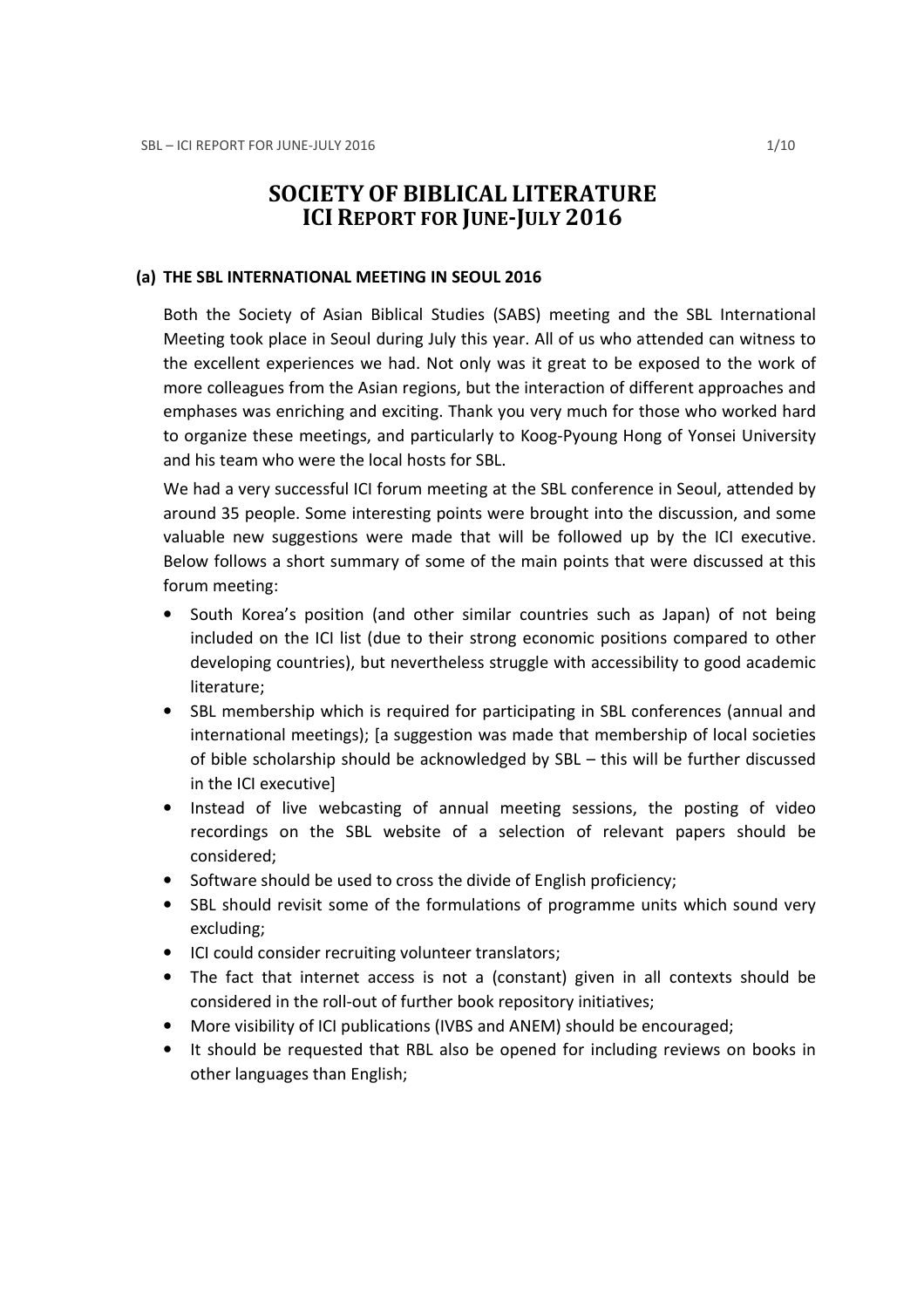• More information about SBL conventions of referencing in publications should be made available, and SBL style sheets should be made available to bibliographical data management software (such as Zotero).

Should you have input to make about any of the above points, please contact Louis Jonker at *LCJ@sun.ac.za* 

### (b) THE SBL ANNUAL MEETING 2016, SAN ANTONIO

The SBL Annual Meeting will be held from November 19-22, 2016 in San Antonio, Texas. The Call for Papers is now closed.

Registration and accommodation reservations are still open. See: http://sblsite.org/meetings/meetings\_registrationAM.aspx.

The online programme book is also available at:

https://www.sbl-site.org/meetings/Congresses\_ProgramBook.aspx?MeetingId=29

An ICI Forum discussion will also be held at this meeting. Please attend the meeting to be updated on the work of ICI, but also to make your suggestions and give your input. In the past the forum meeting clashed with conference sessions, which resulted into poor attendance. We have now moved the meeting to the lunch hour which will enable you to attend, without losing out on conference sessions! The time slot and venue for the forum meeting are the following:

Time: Saturday 19 November at 12:00-13:00 PM

Venue: Bowie (2nd Level) - Marriott Riverwalk (MRW)

We hope to see you there!

## (c) PUBLICATION IN ANCIENT NEAR EAST MONOGRAPHS (ANEM) / MONOGRAFIAS SOBRE EL ANTIGUO CERCANO ORIENTE (MACO)

ANEM/MACO is a series that was established by the SBL at the request of the International Cooperation Initiative (ICI), and which is co-edited by Alan Lenzi and Juan Tebes. The series publishes volumes on the Ancient Near East (including ancient Israel) electronically and makes them freely available for download. (Paperback and hardback versions of the volumes are available too, for a reasonable price.) Any work published in ANEM/MACO is freely available in electronic version to anyone in perpetuity. To view the volumes published in the series, please go to http://www.sblsite.org/publications/Books ANEmonographs.aspx

The latest volume in ANEM/MACO is: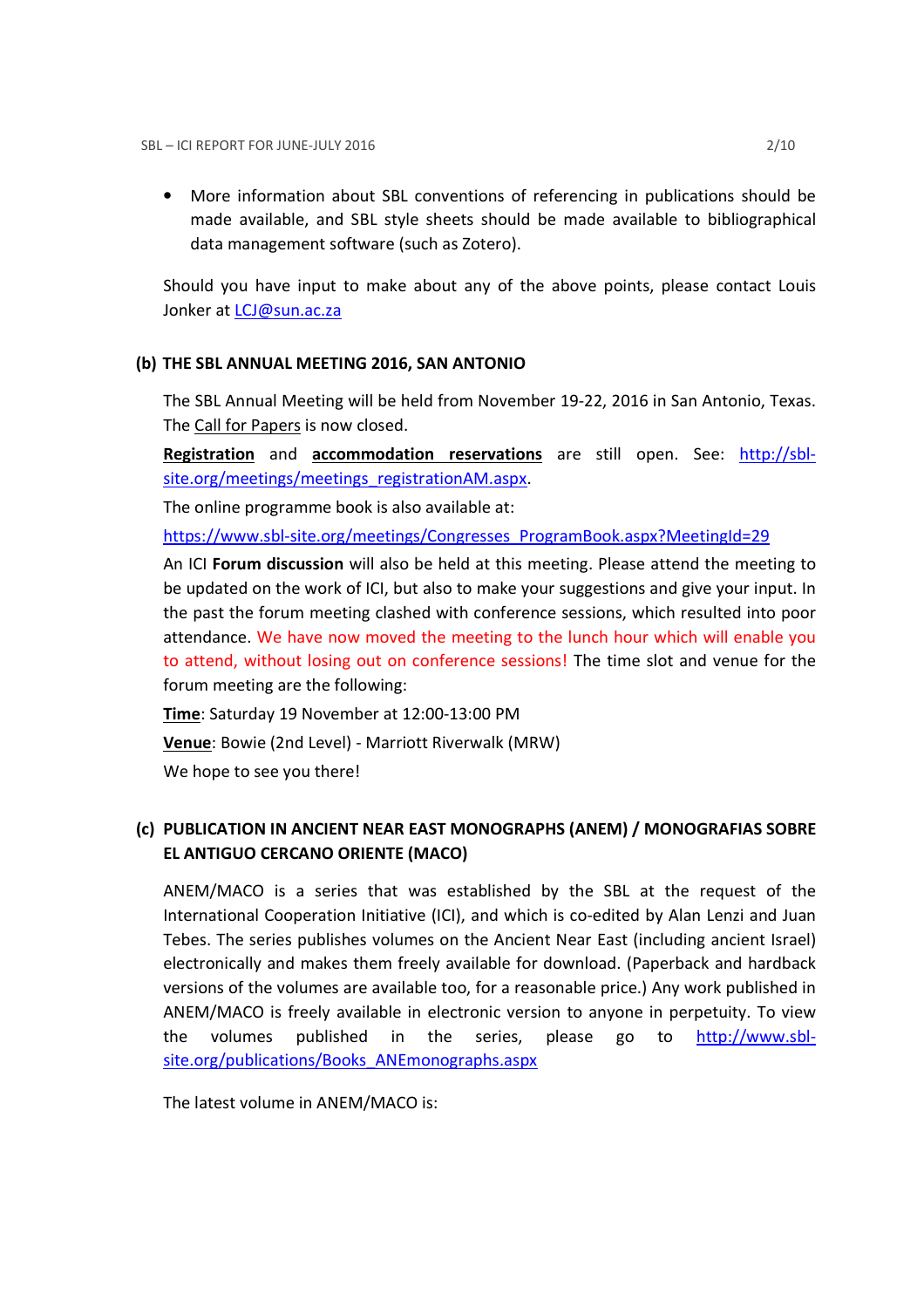#### Priests and Cults in the Book of the Twelve

Edited by Lena-Sofia Tiemeyer

This book discusses the depictions of the cult and its personnel in the twelve prophetic books commonly referred to as the Book of the Twelve or the Minor Prophets. The articles in the volume explore the following questions: How did these prophetic writers envision the priests and the Levites? What did they think about the ritual aspects of ancient Israelite faith, including not only the official temple cult in Jerusalem but also cultic expressions outside the capital? What, in their views, characterized a faithful priest and what should the relationship be between his cultic performance and the ways in which he lived his life? How does the message of each individual author fit in with the wider Israelite traditions? Finally, who were these prophetic authors, in which historical contexts did they live and work, and what stylistic tools did they use to communicate their message?

### Features:

- Essays investigate the ways in which key texts in the Book of the Twelve endorse, criticize, seek to reform, or seek to abolish the cult and clergy
- Articles focus on the books of Hosea, Joel, Amos, Zephaniah, Zechariah, and Malachi, but include other texts
- Exploration of how the attitudes towards cult and clergy in these key texts tie in with the attitudes found elsewhere in the Book of the Twelve

To download the book for free, paste the following link into your browser: http://www.sbl-site.org/assets/pdfs/pubs/9780884141532\_OA.pdf

### (d) PUBLICATION IN INTERNATIONAL VOICES IN BIBLICAL STUDIES (IVBS)

IVBS is a series that was established by the SBL at the request of the International Cooperation Initiative (ICI), and which is co-edited by Monica Melanchthon and Jione Havea. IVBS encourages in particular submissions from scholars in the present seven international regions for which it has editorial boards: Africa, Central and Eastern Europe, Latin America, Middle East-South Asia, Northeast Asia, Pacific, and Southeast Asia. Interregional collaborations are also welcome. IVBS publishes works in English and in any other language for which its editors can find qualified peer reviewers. Any work published in IVBS is freely available to anyone in perpetuity. The series publishes work generally in the area of reception history and criticism. The scope is not limited to any particular biblical text or historical timeframe. The works will mainly be published in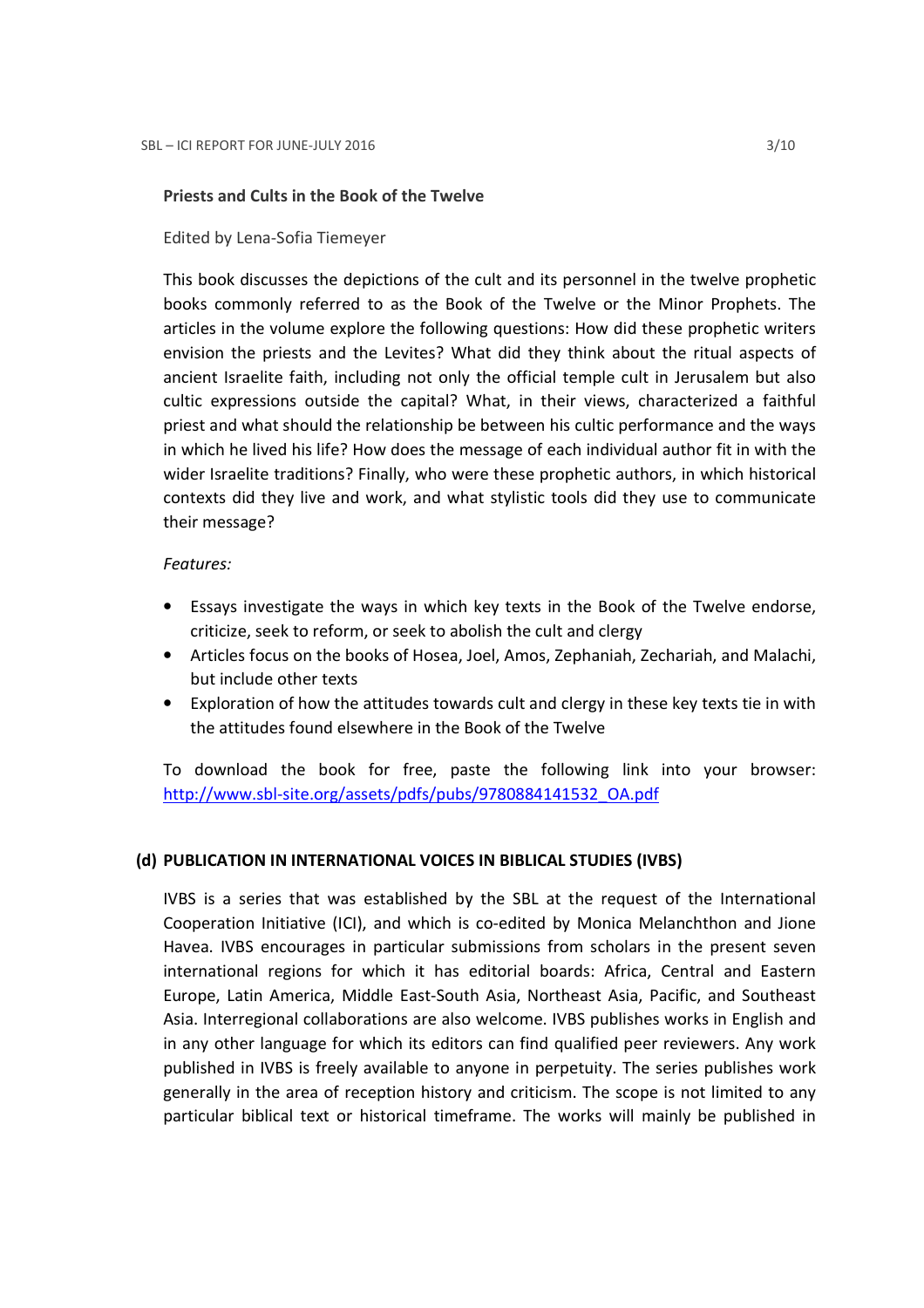English and, wherever possible, also in primary languages of authors. For more information please go to http://ivbs.sbl-site.org/home.aspx. If you would consider publishing your work in this series, feel free to contact one of the two general editors, Monica Melanchthon or Jione Havea.

The latest volume in IVBS is:

### Reading Ruth in Asia

Edited by Jione Havea and Peter Lau

This monograph contains readings of texts and themes from the Book of Ruth by scholars from Asia. There is a strong mix of postcolonial and contextual flavors in the essays, which together give readers a taste of Biblical Criticism in Asia. Special attention is given to the literary, cultural, gender and minoritized subjects in the Book of Ruth.

To download the book for free, paste the following link into your browser: http://ivbs.sbl-site.org/uploads/9780884141006\_OA.pdf

### (e) PUBLICATIONS: ONLINE BOOKS – NEW BOOKS ADDED

(For the full list, please go to http://www.sbl-site.org/publications/Books\_ICIbooks.aspx)

### The Prophets Speak on Forced Migration

Boda, Mark J., Frank Ritchel Ames, John Ahn, and Mark Leuchter, eds. The Prophets Speak on Forced Migration. Ancient Israel and Its Literature 21. Atlanta: SBL Press, 2015.

In this collection of essays dealing with the prophetic material in the Hebrew Bible, scholars explore the motifs, effects, and role of forced migration on prophetic literature. Contributors focus on the study of geographical displacement, social identity ethics, trauma studies, theological diversification, hermeneutical strategies in relation to memory, and the effects of various exilic conditions in order to open new avenues of study into the history of Israelite religion and early Judaism.

Features:

- An introductory essay that presents a history of scholarship and an overview of the collection
- Ten essays examining the rhetoric of exile in the prophets
- Current, thorough approaches to the issues and problems related to historical and cultural features of exile in biblical literature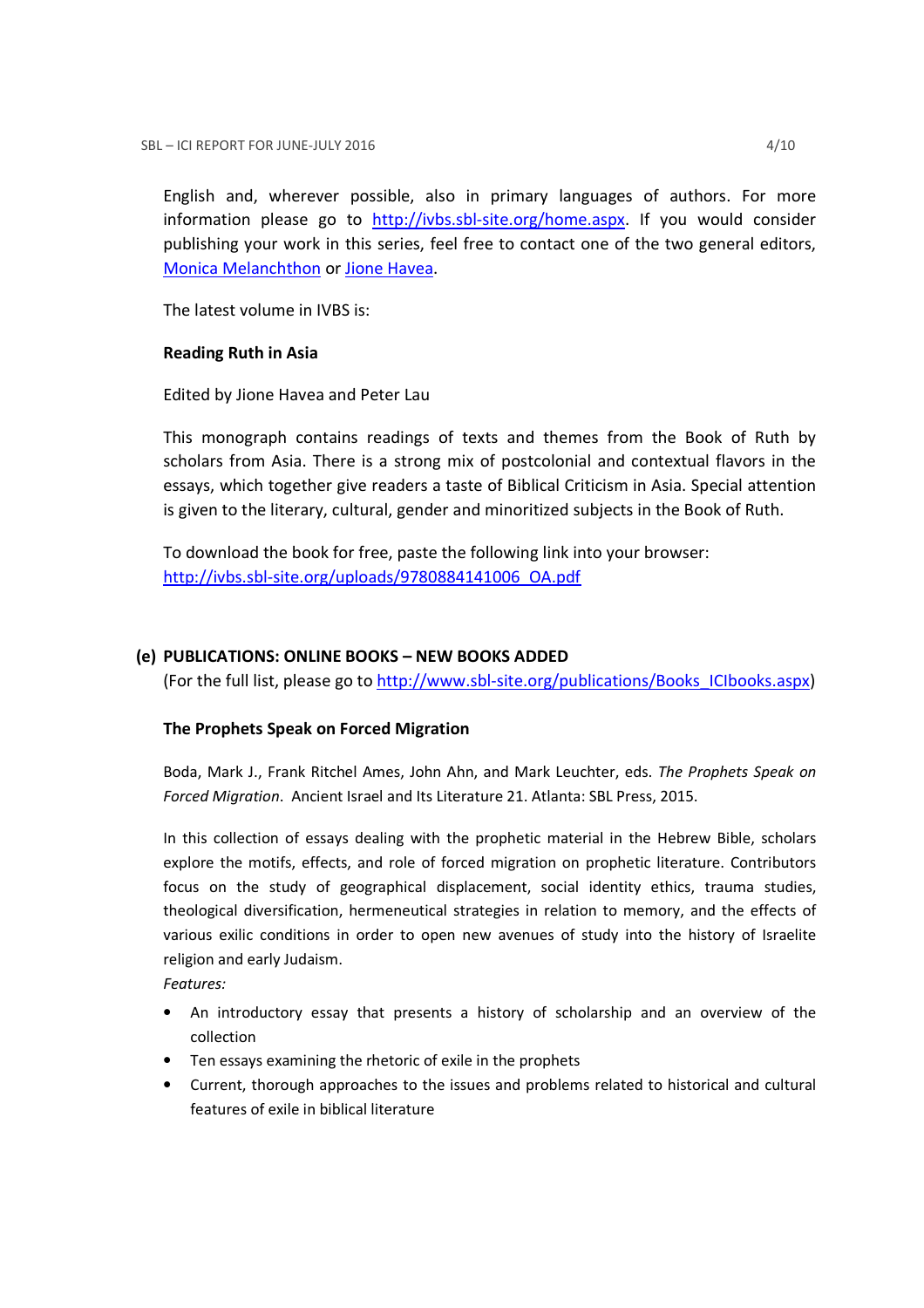### The Ancient Martyrdom Accounts of Peter and Paul

Eastman, David I. The Ancient Martyrdom Accounts of Peter and Paul. Writings from the Greco-Roman World 39. Atlanta: SBL Press, 2015.

This book for the first time collects the various ancient accounts of the martydoms of Peter and Paul, which number more than a dozen, along with more than forty references to the martyrdoms from early Christian literature. At last a more complete picture of the traditions about the deaths of Peter and Paul is able to emerge. Features:

- Greek, Latin, and Syriac accounts from antiquity
- Introductions and notes for each text
- Original texts are produced on facing pages for specialists

### Jesus the Central Jew: His Time and His People

LaCocque, André. Jesus the Central Jew: His Time and His People. Early Christianity and Its Literature 15. Atlanta: SBL Press, 2015.

In this book, LaCocque presents the case that Jesus was totally and unquestionably a Jew. He lived as a Jew, thought as a Jew, debated as a Jew, acted as a Jew and died as a Jew. He had no intention of creating a new religion; rather, he was a reformer of the Judaism of his day. True, his critique went far beyond an intellectual subversion. In fact, Jesus progressively thought of himself as the "Son of Man" inaugurating the advent of the Kingdom of God on earth. Features:

- Focused attention given to the historical Jesus and not Christianity or Christology
- Addresses restricted sources, namely, the Synoptic Gospels
- Close examination of Jesus's way of thinking, teaching, and behaving

## Contextualizing Israel's Sacred Writings: Ancient Literacy, Orality, and Literary Production

Schmidt, Brian B. Contextualizing Israel's Sacred Writings: Ancient Literacy, Orality, and Literary Production. Ancient Israel and Its Literature 22. Atlanta: SBL Press, 2015.

Situated historically between the invention of the alphabet, on the one hand, and the creation of ancient Israel's sacred writings, on the other, is the emergence of literary production in the ancient Levant. In this timely collection of essays by an international cadre of scholars, the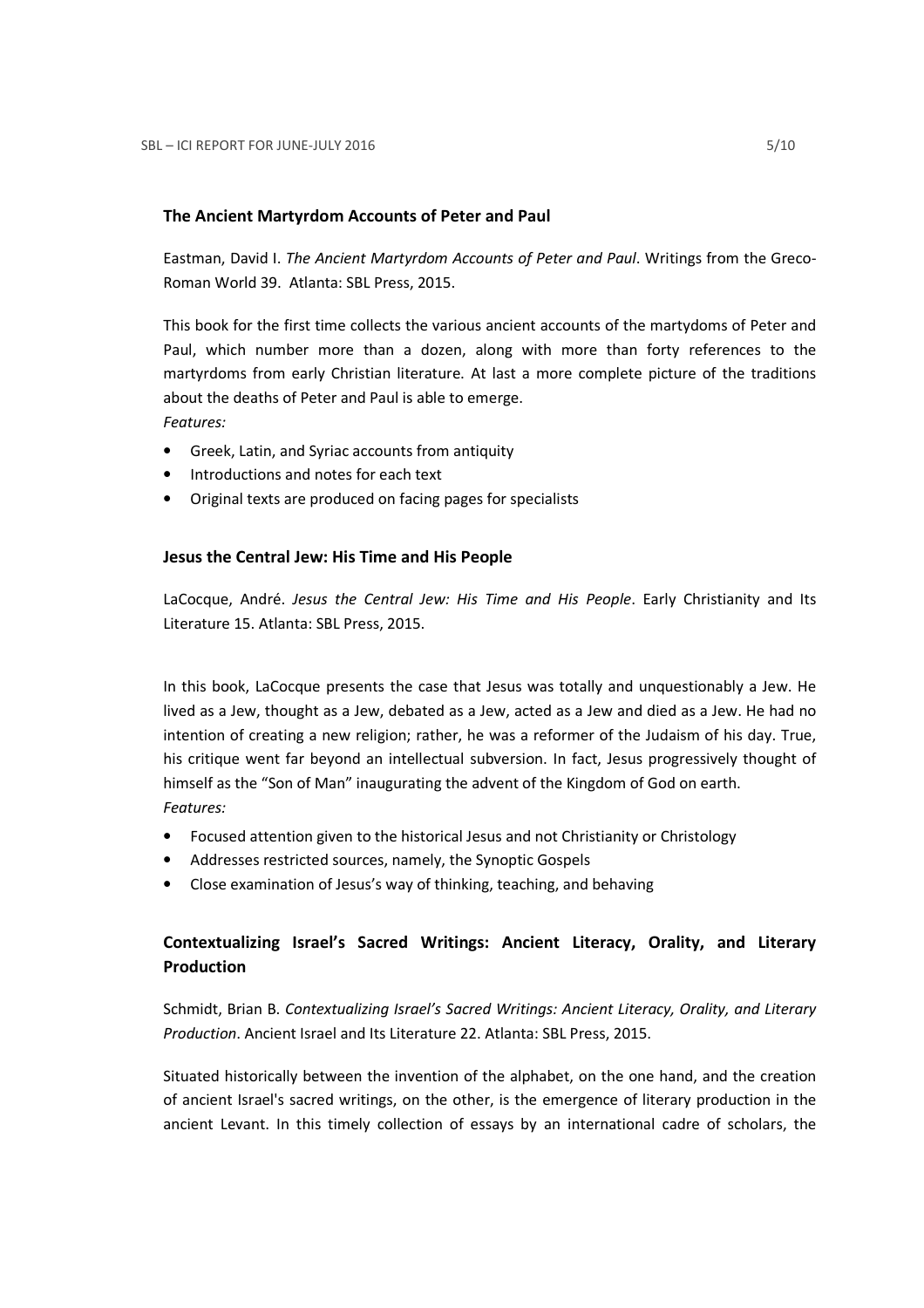dialectic between the oral and the written, the intersection of orality with literacy, and the advent of literary composition are each explored as a prelude to the emergence of biblical writing in ancient Israel. Contributors also examine a range of relevant topics including scripturalization, the compositional dimensions of orality and textuality as they engage biblical poetry, prophecy, and narrative along with their antecedents, and the ultimate autonomy of the written in early Israel. The contributors are James M. Bos, David M. Carr, André Lemaire, Robert D. Miller II, Nadav Na'aman, Raymond F. Person Jr., Frank H. Polak, Christopher A. Rollston, Seth L. Sanders, Joachim Schaper, Brian B. Schmidt, William M. Schniedewind, Elsie Stern, and Jessica Whisenant.

Features:

- Addresses questions of literacy and scribal activity in the Levant and Negev
- Articles examine memory, oral tradition, and text criticism
- Discussion of the processes of scripturalization

### EXCITING NEW DEVELOPMENT: Other Publishers' Resources and Resources in Spanish

Oxford University Press offers free and reduced rate access to dozens of countries. Learn more on their website.

We are also very excited to announce that we have managed – through the facilitation of one of our ICI executive members (Juan Manuel Tebes) – to include some Spanish publications in our initiative. We thank the Instituto Multidisciplinario de Historia y Ciencias Humanas who is willing to make some direct links to free Spanish publications available on the ICI book repository page. See the following *link*. Links are available there to the following books (in Spanish):

- Excavation reports of Tell el-Ghaba (Egypt)
- Study of Stela of Gebel Barkal (Egypt)
- Proceedings I institute worshop (includes articles on ANE)
- Proceedings II institute worshop (includes articles on ANE)
- Proceedings III institute worshop (includes articles on ANE)

There is also a link to the following Spanish journal:

• Journal of Egyptological Studies

#### (f) ICI TEACHING COLLABORATION PROGRAM

In order to facilitate the exchange of scholars and institutions in biblical studies across the globe, a teaching collaboration program is run by the ICI. The facility consists of lists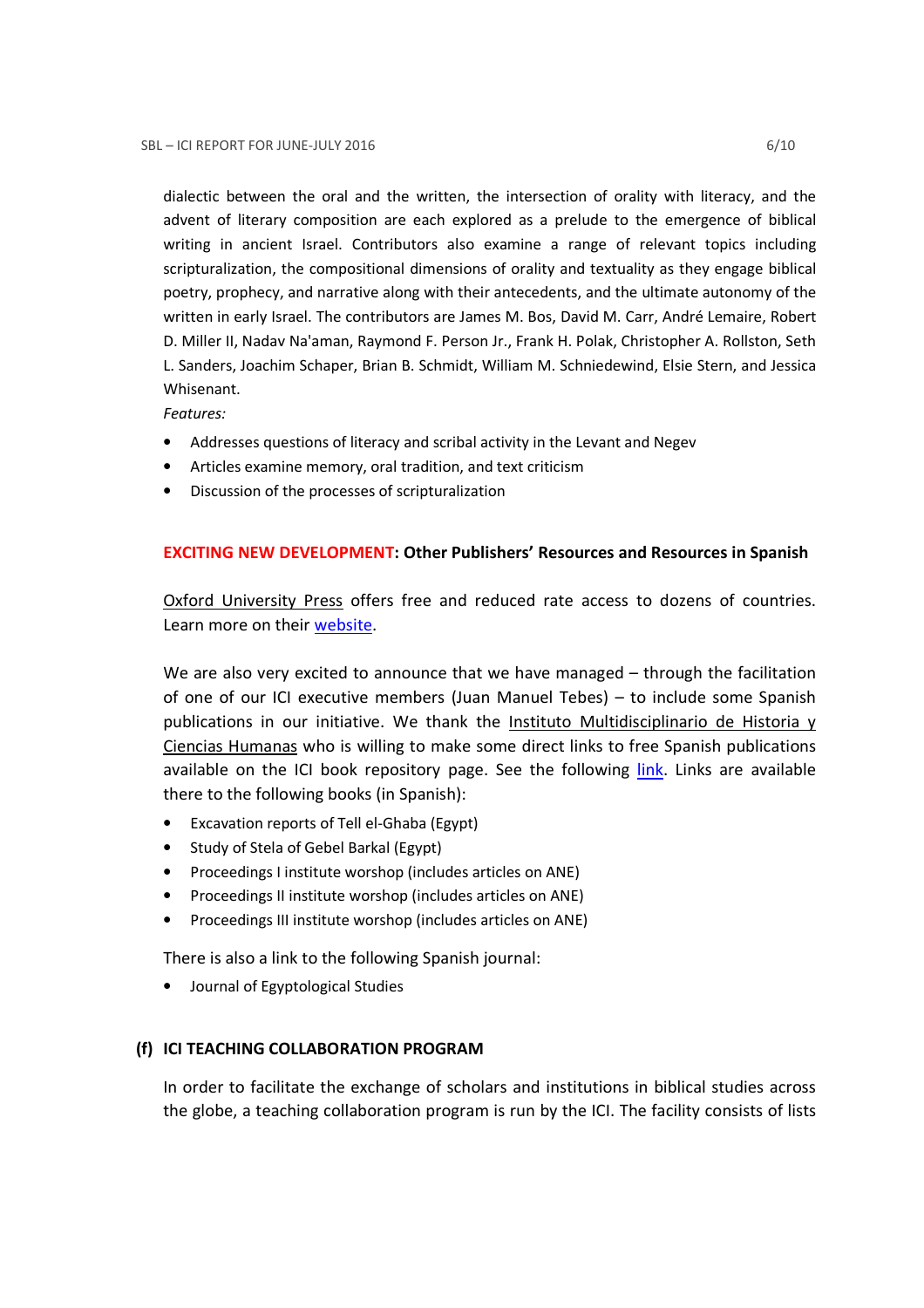of scholars and institutions interested in exchanges that are made available on the SBL website. See: http://sbl-site.org/educational/ICITeaching.aspx. If you or your institution is interested in such collaboration, please visit the site and enroll yourself in these lists. For more information, contact Tim Langille.

In order to see how scholars are already benefiting from this collaboration programme, see Kelley N. Coblentz Bautch's article on How Videoconferencing with International Scholars Can Enliven Your Classroom

### (g) JOURNAL OF BIBLICAL LITERATURE (JBL) ARCHIVE

Take note that an archive with JBL articles from volume 122.1 of 2003 through volume 130.1 of 2011 is available online to people accessing the SBL website from any ICI country. See http://www.sbl-site.org/publications/ICI\_JBLarchive.aspx. All articles in those volumes can be downloaded for free!

### (h) THE SBL WEBSITE

Please take note that the SBL website has a new look, reflecting the new corporate identity and logo of the organization. Check out the new functionality and discover all the wonderful resources available there.

The SBL website (on the SBL Press page) has a facility where one can search the full text of all SBL books! For this very convenient tool, see: http://sbl-site.org/publications/default.aspx

For searching reviews of a vast number of academic publications, see the website of Review of Biblical Literature (RBL) at (you have to log in with your membership number): http://www.bookreviews.org/

### (i) EVENTS

The SBL maintains a significant list of events taking place anywhere in the globe. For the full list please go to http://www.sbl-site.org/meetings/events.aspx

A selection of events is listed below—mainly those taking place in ICI regions. Please provide information on conferences in your region, including calls for papers, to Sharon Johnson at sharon.johnson@sbl-site.org.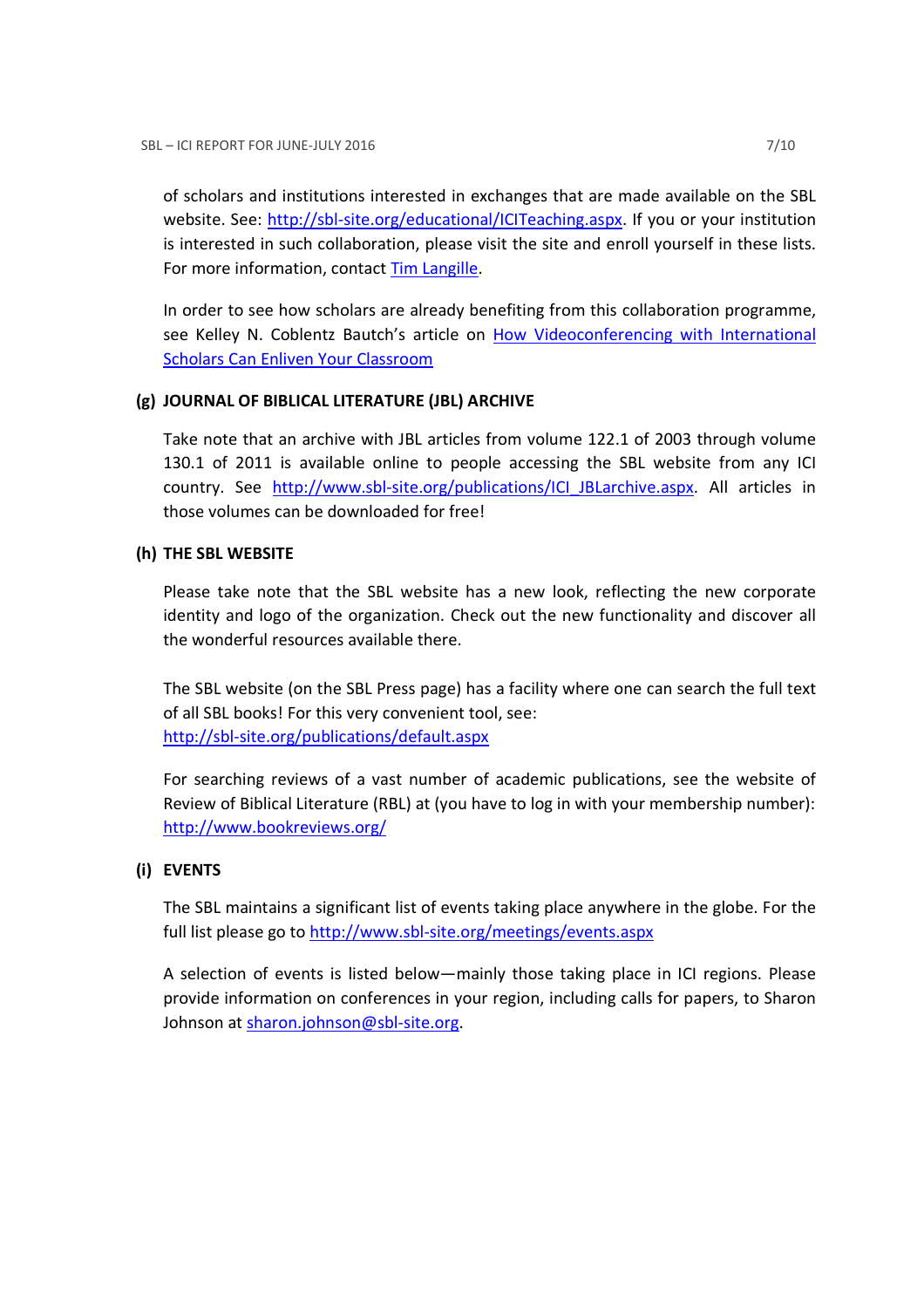#### August 2-5, 2016

### General Meeting of Studiorum Novi Testament Societas

Society for New Testament Studies (SNTS) will hold their 2016 General Meeting in Montreal, Canada.

For updates and information, see https://www.edugroepen.nl/sites/SNTS/default.aspx

### August 9-11, 2016

## Ethnicity/Race/Religion: Identities, Ideologies, and Intersections in Biblical Texts and Interpretation (Centre for Biblical Studies, University of Exeter, UK)

How do ethnicity and race feature in constructions of identity in biblical texts? How have ideologies of race shaped biblical interpretation past and present? And how has the Bible and its interpretation contributed to racial ideologies and racist practices? These are the key issues to be explored in this international conference. Religion and ethnicity or race – the terms are contested and unavoidably loaded – are facets of identity that intersect and overlap in complex and varied ways. They are neither identical nor entirely separable, but clearly bound up in some of the most intractable and prominent conflicts in the contemporary world.

One of the aims of the conference is to explore and to problematize the extent to which the dominant models of biblical scholarship remain 'Western' in their assumptions, and to consider what breaking out of these might entail.

Speakers: Professor Musa Dube, University of Botswana Dr Ma. Marilou S. Ibita, Catholic University of Leuven, Belgium, and the Institute of Formation and Religious Studies, Quezon City, the Philippines. Dr Gregory Cuéllar, Austin Presbyterian Theological Seminary, USA.

More information.

#### August 26, 2016

### Call for Papers: NTSSA Mini-Conference: Gender & Sexuality

The New Testament Society of South Africa Mini-Conference on Gender & Sexuality will be held 26-28 October 2016 at University of Johannesburg; South Africa

Theme: Mothering Salvation? 1 Tm 2:15 - Gender and Class in early Christian Household **Discourse** 

Please send your title and abstract not later than 26 August 2016 to: Elna Mouton More information available at the following link.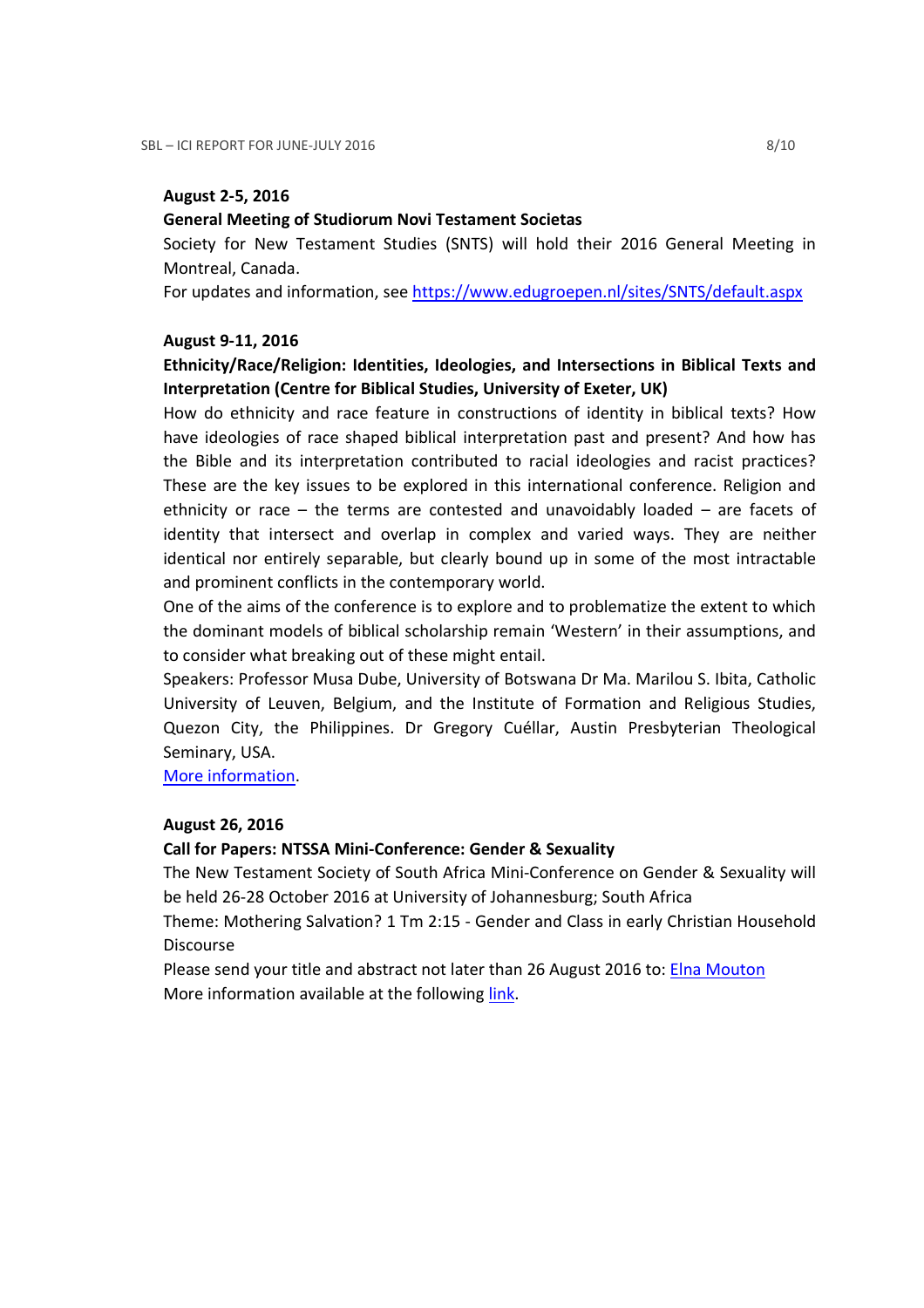### September 4-9, 2016

## 2016 Meeting of the International Organization for the Study of the Old Testament (IOSOT)

For the first time in its more than 50-years history the IOSOT will convene on African soil in 2016. The triennial meeting will take place at the University of Stellenbosch, Western Cape, South Africa. Updates and more information will be posted on the http://www.iosot2016.co.za/ The Call for Papers is now closed. Registration is open, and will remain open until 31 August 2016. For further information, contact: LCJ@sun.ac.za

### October 26-28, 2016

### NTSSA Mini-Conference: Gender & Sexuality

The New Testament Society of South Africa Mini-Conference on Gender & Sexuality will be held 26-28 October 2016 at University of Johannesburg; South Africa

Theme: Mothering Salvation? 1 Tm 2:15 - Gender and Class in early Christian Household Discourse

More information available at the following link.

#### October 27-28, 2016

#### Sacred Scripture in Ukrainian Culture

The Ukrainian Catholic University's Faculty of Philosophy and Theology and Faculty of Humanities are are hosting the International Conference "Sacred Scripture in Ukrainian Culture: The Canonical and Extra-Canonical Writings and their Reception" that will be held in Lviv, Ukraine

More information available at the following link.

November 19-22, 2016

2016 SBL Annual Meeting San Antonio, Texas http://sbl-site.org/meetings/Annualmeeting.aspx

#### (j) SBL EDUCATIONAL RESOURCES FREELY AVAILABLE

There are links to numerous educational resources on the SBL website. The following are freely available: (i) Resources on Teaching the Bible; (ii) Freely downloadable Hebrew, Greek and Transliteration fonts (amongst others); (iii) Resources on Bible translations and commentaries; and (iv) Research tool resources.

See http://sbl-site.org/educational/default.aspx

Also remember to check the newly-developed **Bible Odyssey** online portal. See www.bibleodyssey.org. This portal offers wonderful educational resources, but also